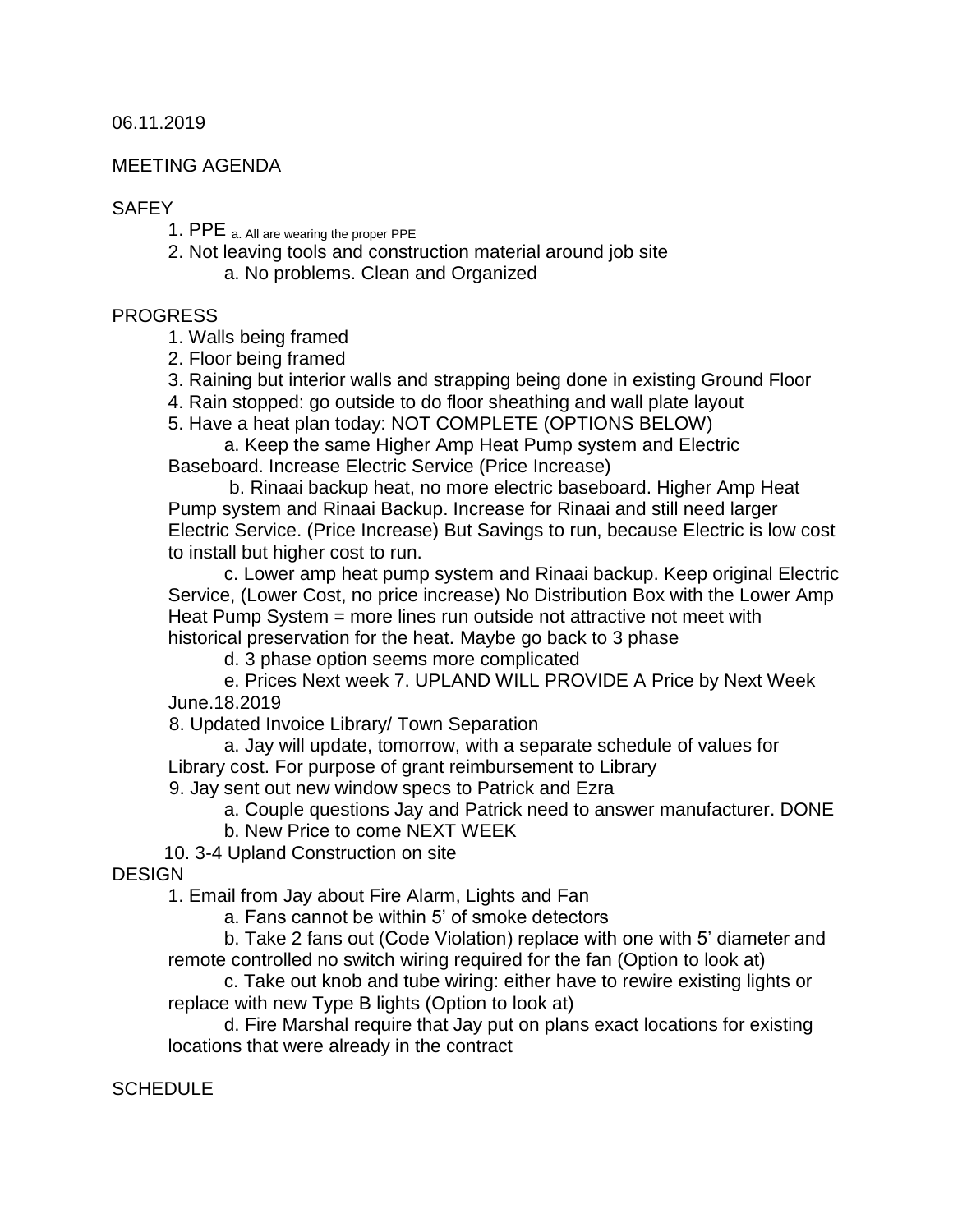1. OK UPLAND CONSTRUCTION Exterior signage with donors displayed. HUD up but not the big sign

a. Still to complete (Patrick is getting push back, Cynthia talk to Joe about is a certain size required)

2. Investigate if a 1000 gallon propane tank will fit

a. Still to complete (On hold till resolve heat)

 3. Examine Prices, Options: Heat system electric vs baseboard, heat pump vs hot water:

a. Still to complete

b. Met with CV Oil about putting Rinnai's in

4. Patrick will now send receipt requests to Jay

5. Electrical load calculation being done to confirm required Electrical Service needed

### VIS

Setup Spreadsheet: Have done a Simple One

### JAY WHITE

1. As Builds for: (waiting for Patrick to give marked up drawing)

- a. Underground utilities
- b. Updated framing plans

## LIBRARY

- 1. Do not dump water down the sink
- 2. Will have to use Portable Toilet for most of the project
- 3. John work on pricing Granite Stone

# TOWN

- 1. Review paying for New Water Supply Shutoffs
	- a. Still to complete DONE NO BILL
	- b. Jay gave these to Patrick Today 06.11.2019

 2. Jay provide ILL Patrick will submit bill for new copper water line that replaces the corroded galvanized water line DONE NO BILL

# SCHEDULE UPDATE

1. Heat and Electrical requirements and design

- a. Patrick will complete this week.
- b. Proposal by next Tuesday 06.18.2019

# **OPEN**

1. Jay has brand-new lights for Under Cabinet and 1 Emergency Light

a. Will sell to the project (at same price as in contract. NO increase in price) 2. Jay White pictures of Plaques to Cynthia by this Tuesday DONE Options below (Design Signs VT.com) @ \$1500 brass printed on wood back

b. Colored glass